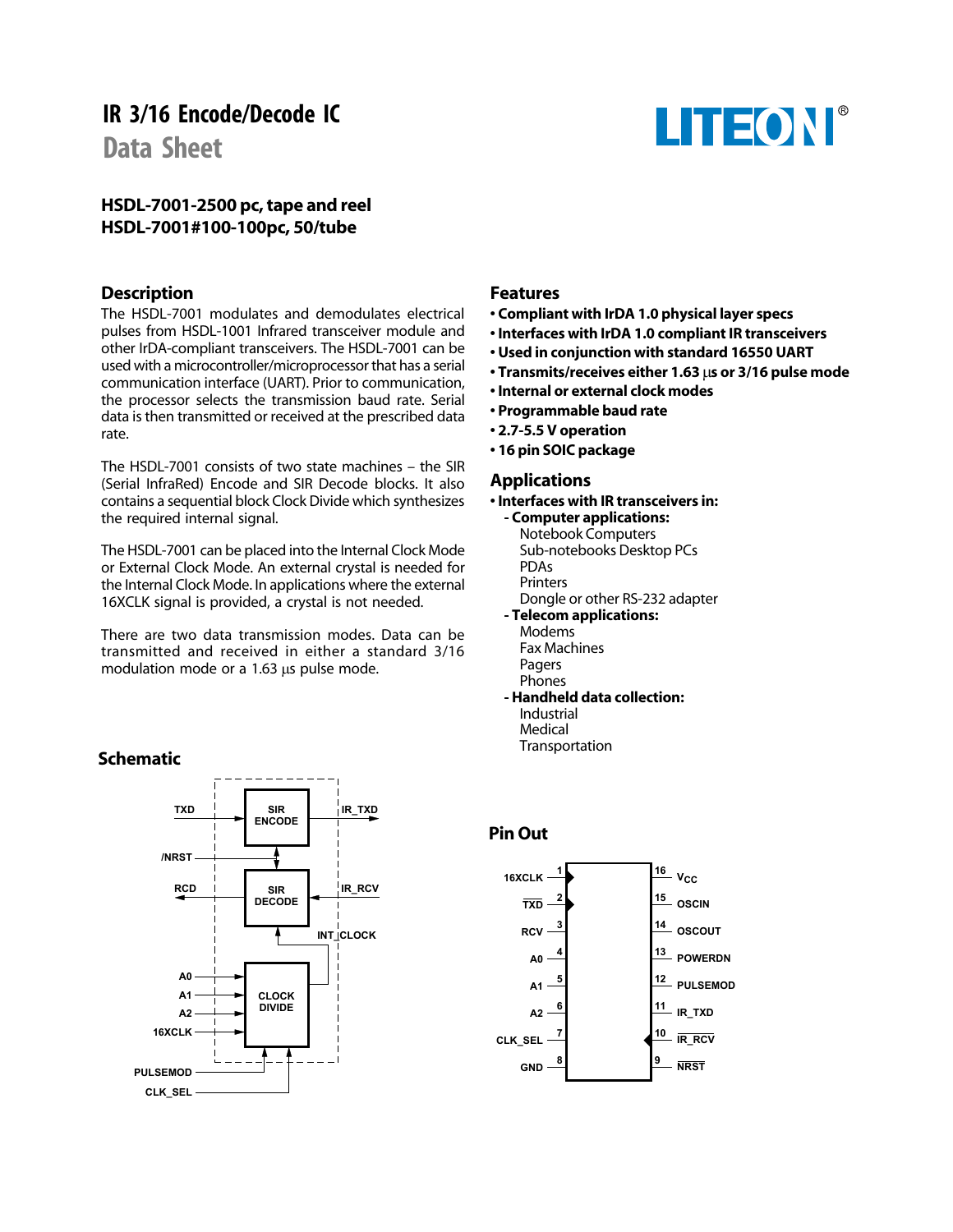# **I/O Pinout List**

| Pin             | <b>Name</b>         | <b>Type</b>                        | <b>Function</b>                                                                                                                                                                                                                                                                                                                                                                                                                                                                                                              |
|-----------------|---------------------|------------------------------------|------------------------------------------------------------------------------------------------------------------------------------------------------------------------------------------------------------------------------------------------------------------------------------------------------------------------------------------------------------------------------------------------------------------------------------------------------------------------------------------------------------------------------|
| $\overline{1}$  | 16XCLK<br>(SIXTNCK) | <b>DIGIN</b>                       | Positive edge triggered input clock that is set to 16 times the data transmission<br>baud rate. The encode and decode schemes require this signal. The signal is<br>usually tied to a UART's BAUDOUT signal. The 16XCLK may be provided by<br>application circuitry if BAUDOUT is not available. This signal is required when the<br>internal clock is not used.                                                                                                                                                             |
| $\overline{2}$  | /TXD                | <b>DIGIN</b>                       | Negative edge triggered input signal that is normally tied to the SOUT<br>signal of the UART (serial data to be transmitted). Data is modulated<br>and output as IR_TXD.                                                                                                                                                                                                                                                                                                                                                     |
| $\overline{3}$  | <b>RCV</b>          | <b>DIGOUT</b>                      | Output signal normally tied to SIN signal of a UART (received serial<br>data). RCV is the demodulated output of IR_RVC.                                                                                                                                                                                                                                                                                                                                                                                                      |
| $\overline{4}$  | A <sub>0</sub>      | <b>DIGIN</b>                       | <b>Clock Multiplex Signal</b>                                                                                                                                                                                                                                                                                                                                                                                                                                                                                                |
| $\overline{5}$  | A1                  | <b>DIGIN</b>                       | Clock Multiplex Signal                                                                                                                                                                                                                                                                                                                                                                                                                                                                                                       |
| $\overline{6}$  | A2                  | <b>DIGIN</b>                       | Clock Multiplex Signal                                                                                                                                                                                                                                                                                                                                                                                                                                                                                                       |
| $\overline{7}$  | CLK_SEL             | <b>DIGIN</b>                       | Used to activate either the Internal or External Clock. A high on this line<br>activates the External clock (16XCLK) and a low activates the Internal clock.<br>When the External clock is activated, the internal oscillator is put in<br>POWERDOWN MODE.                                                                                                                                                                                                                                                                   |
| 8               | <b>GND</b>          |                                    | Chip Ground                                                                                                                                                                                                                                                                                                                                                                                                                                                                                                                  |
| $\overline{9}$  | /NRST               | <b>DIGIN</b>                       | Active low signal used to reset the IrDA-SIR ENCODE & DECODE state machine.<br>This signal can be tied to POR (Power On Reset) or $V_{CC}$ .                                                                                                                                                                                                                                                                                                                                                                                 |
| 10              | /IR_RCV             | <b>DIGIN</b>                       | Input from SIR optoelectronics. Input signal is a 3/16th or 1.6 us pulse which<br>is demodulated to generate RCV output signal.                                                                                                                                                                                                                                                                                                                                                                                              |
| 11              | IR_TXD              | <b>DIGOUT</b>                      | This is the modulated TXD signal.                                                                                                                                                                                                                                                                                                                                                                                                                                                                                            |
| $\overline{12}$ | <b>PULSEMOD</b>     | <b>DIGIN</b><br>(with<br>pulldown) | A high level on this input puts the chip into the monoshot transmit mode. In<br>this mode, when there is a negative transition on the TXD input, a rising edge on<br>the internal transmit modulation state machine will activate a high pulse on<br>IR_TXD for 6 crystal clock cycles. With a 3.6864 MHz crystal, this corresponds to<br>1.63 µs. This mode cannot be used in conjunction with the 16XCLK clock. It is<br>meant to be used with the external crystal clock. By default, this input pin is<br>pulled to GND. |
| $\overline{13}$ | <b>POWERDN</b>      | <b>DIGIN</b><br>(with<br>pulldown) | A high on this input puts only the internal oscillator cell (OSCII) in<br>POWERDOWN MODE. The cell is normally not powered down.                                                                                                                                                                                                                                                                                                                                                                                             |
| 14              | <b>OSCOUT</b>       | <b>ANAOUT</b>                      | Oscillator Output                                                                                                                                                                                                                                                                                                                                                                                                                                                                                                            |
| 15              | <b>OSCIN</b>        | <b>ANAIN</b>                       | Oscillator Input                                                                                                                                                                                                                                                                                                                                                                                                                                                                                                             |
| 16              | V <sub>CC</sub>     |                                    | Power                                                                                                                                                                                                                                                                                                                                                                                                                                                                                                                        |

**Note:** There are two methods of putting the internal oscillator cell in POWERDOWN MODE. Whenever the CLKSEL Pin is asserted high (External clock selected) the oscillator cell is automatically put in powerdown mode, or whenever the POWERDN Pin is asserted high.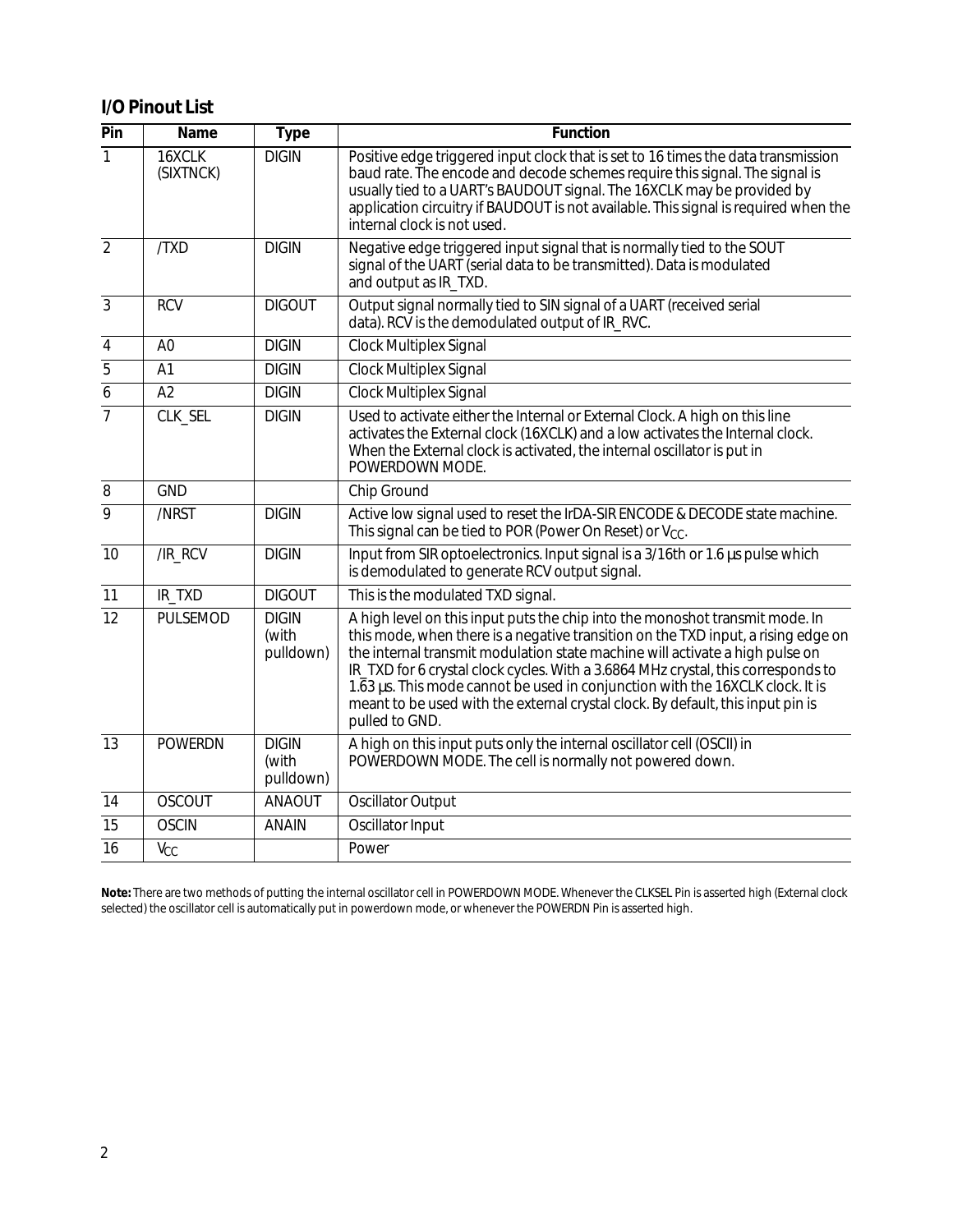| <b>Selected Clock Rate (bps)</b> | А2 | Α1 | A0 | <b>Crystal Freq. Division</b> |
|----------------------------------|----|----|----|-------------------------------|
| 115200                           |    |    | U  | Divided by 2                  |
| 57600                            |    |    |    | Divided by 4                  |
| 19200                            |    |    | 0  | Divided by 12                 |
| 9600                             |    |    |    | Divided by 24                 |
| 38400                            |    |    |    | Divided by 6                  |
| 4800                             |    |    |    | Divided by 48                 |
| 2400                             |    |    | 0  | Divided by 96                 |
| <b>TEST PURPOSE</b>              |    |    |    | No division                   |

# **Table 1. Selection of Internal Clock Rate from Crystal Oscillator**

# **Package Dimensions**



|      |                 | <b>MILLIMETERS</b> | <b>INCHES</b> |             |  |  |
|------|-----------------|--------------------|---------------|-------------|--|--|
| DIM. | MIN.            | MAX.               | MIN.          | MAX.        |  |  |
| A    | 9.80            | 10.00              | 0.386         | 0.393       |  |  |
| в    | 3.80            | 4.00               | 0.150         | 0.157       |  |  |
| c    | 1.35            | 1.75               | 0.054         | 0.068       |  |  |
| D    | 0.35            | 0.49               | 0.014         | 0.019       |  |  |
| F    | 0.40            | 1.25               | 0.016         | 0.049       |  |  |
| G    | <b>1.27 BSC</b> |                    | $0.050$ BSC   |             |  |  |
| J    | 0.19            | 0.25               | 0.008         | 0.009       |  |  |
| κ    | 0.10            | 0.25               | 0.004         | 0.009       |  |  |
| М    | ŋ۰              | 7°                 | ŋ۰            | $7^{\circ}$ |  |  |
| PR   | 5.80            | 6.20               | 0.229         | 0.244       |  |  |
| R    | 0.25            | 0.50               | 0.010         | 0.019       |  |  |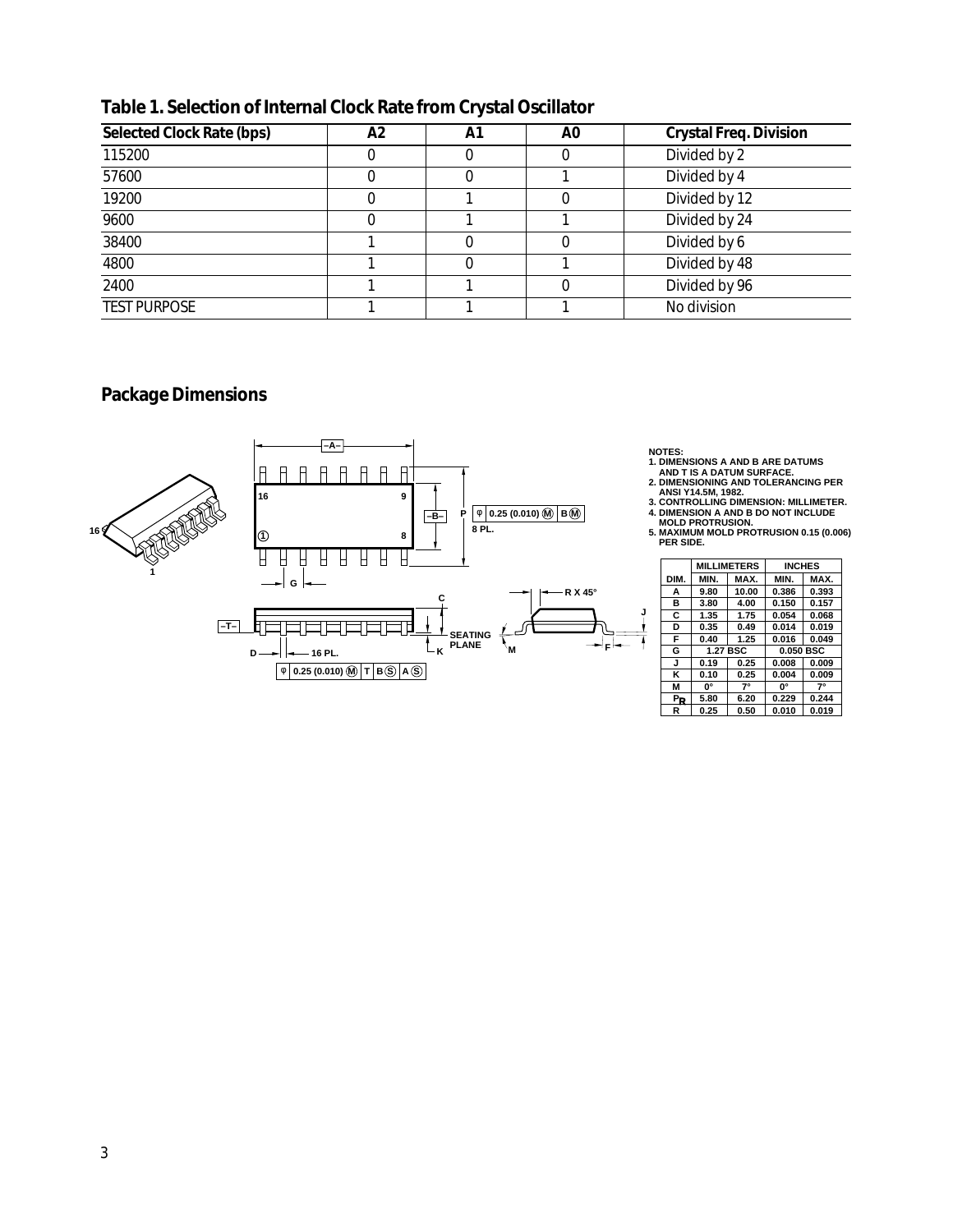## **Encoding Scheme**



The encoding scheme relies on a clock being present, which is set to 16 times the data transmission baud rate (16XCLX). The encoder sends a pulse for every space or "0" that is sent on the TXD line. On a high to low transition of the TXD line, the generation of the pulse is delayed for

7 clock cycles of the 16XCLK before the pulse is set high for 3 clock cycles (or 3/16th of a bit time) and then subsequently pulled low. This generates a 3/16th bit time pulse centered around the bit of information ("0") that is being transmitted. For consecutive spaces, pulses with a 1 bit time delay are generated in series. If a logic 1 (mark) is sent then the encoder does not generate a pulse.

## **Decoding Scheme**



The IrDA-SIR (Serial InfraRed) decoding modulation method can be thought of as a pulse stretching scheme.

Every high to low transition of the IR\_RXD line signifies the arrival of a pulse. This pulse needs to be stretched to accommodate 1 bit time (or 16 16XCLK cycles). Every pulse that is received is translated into a "0" or space on the RXD line equal to 1 bit time.

Note 1: The stretched pulse must be at least 3/4 of a bit time in duration to be correctly interpreted by a UART.

Note 2: It is recommended that TXD remains high when not transmitting. This ensures the LED is off and will not interfere with signal reception.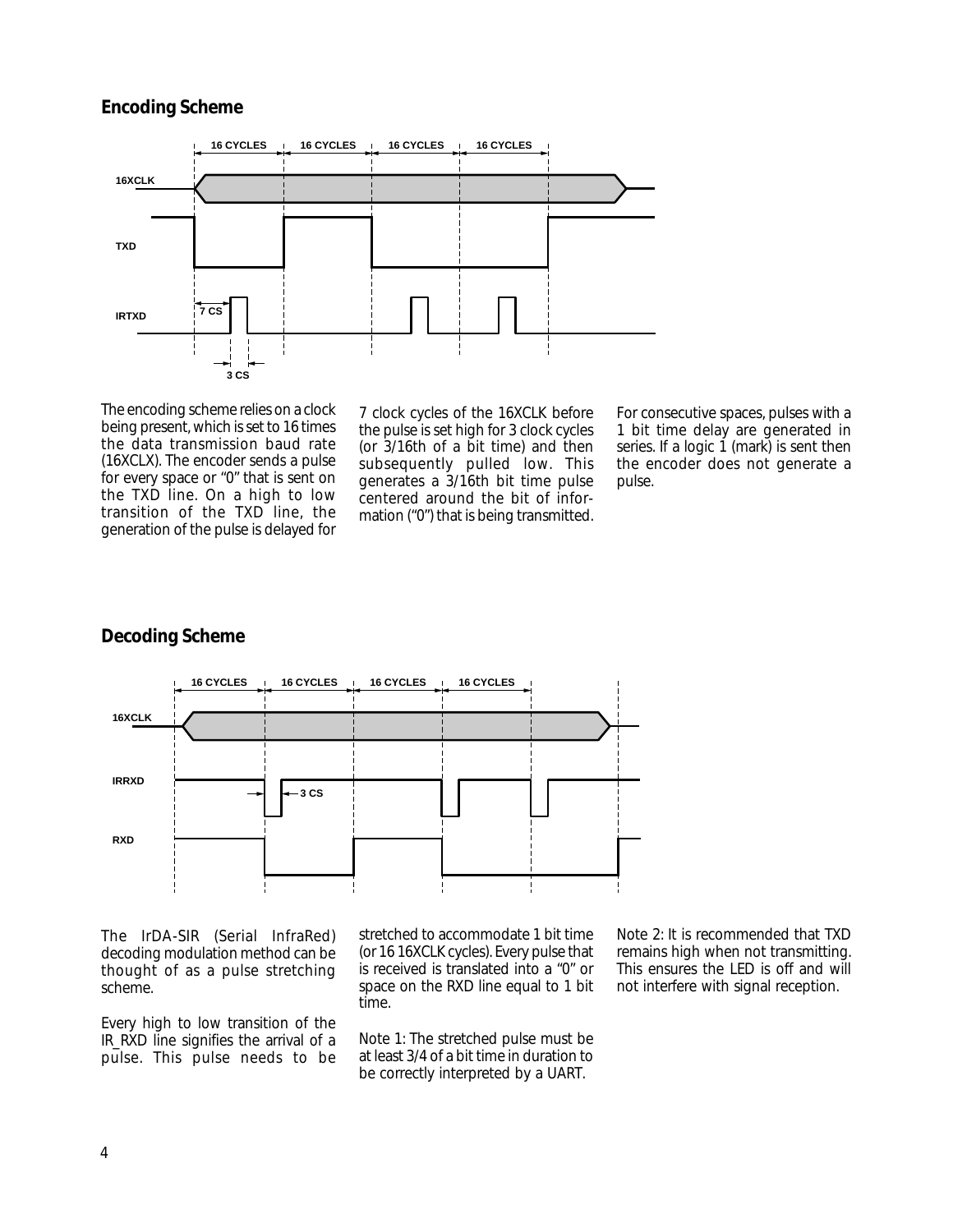# **Monoshot Operation**



The figure above illustrates the operation of the monoshot when the internal clock is set to divide by 2 mode, i.e., when A2=0, A1=0, and A0=0. A rising edge on the internal modulation state machine (IRTXD OUTPUT), will cause the output on the

IRTXD to go up for 6 crystal clock cycles. With a 3.6864 MHz clock, this corresponds to a pulse of 1.63 µs. The duration of this pulse is independent of the code A2, A1,A0 and is always 6 clock cycles of the crystal, corresponding to the monoshot operation.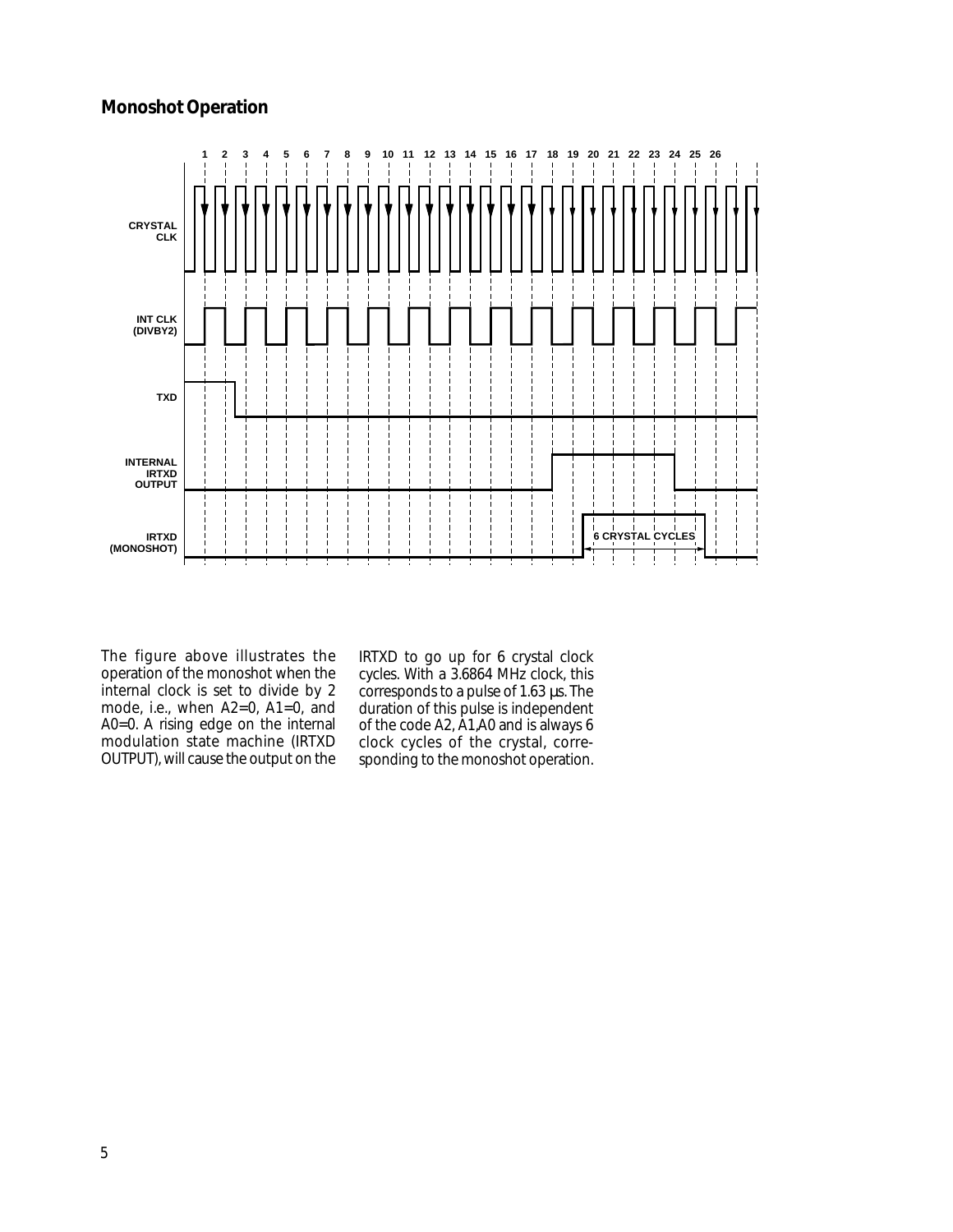# **Absolute Maximum Ratings**

| Parameter                           | Symbol                         | Min.   | Max.            | <b>Units</b> |
|-------------------------------------|--------------------------------|--------|-----------------|--------------|
| <b>Storage Temperature</b>          | Ιs                             | -65    | $+150$          | $^{\circ}C$  |
| <b>Operating Temperature</b>        | Тд                             | -40    | $+85$           | $^{\circ}C$  |
| <b>Output Current</b>               | IО                             | $-100$ | 100             | mA           |
| Power Dissipation[1]                | $P_{MAX}$                      |        | 0.46            | W            |
| Input/Output Voltage <sup>[2]</sup> | V <sub>I</sub> /V <sub>O</sub> | $-0.5$ | $V_{C,C}$ + 0.5 | v            |
| Power Supply Voltage                | V <sub>CC</sub>                | $-0.5$ | 7.0             | V            |
| <b>Electrostatic Protection</b>     | V <sub>ESD</sub>               |        | 4000            |              |

#### **Notes:**

1. Maximum power dissipation is given for Rth = 140 C/W (SO 16 Plastic).

2. All pins are protected from damage to static discharge by internal diode clamps to  $V_{CC}$  and GND.

## **Switching Specifications**

 $(V_{CC} = 2.7 \text{ to } 5.5 \text{ V}$ , T<sub>A</sub> = -20 to +85 °C)

| <b>Parameter</b>                                         | Symbol            | Min.      | Typ.       | Max.       | <b>Units</b> | <b>Conditions</b>                                                    |
|----------------------------------------------------------|-------------------|-----------|------------|------------|--------------|----------------------------------------------------------------------|
| Propagation Delay Time <sup>[1]</sup>                    | Ipd               |           |            | 80         | ns           |                                                                      |
| Output Rise Time <sup>[2]</sup>                          | t <sub>rise</sub> | 3.7<br>10 | 7.25<br>16 | 11.6<br>24 | ns           | $V_{\rm CC}$ = 5.5 V, CL = 50 pF<br>$V_{\rm CC}$ = 2.7 V, CL = 50 pF |
| Output Fall Time <sup>[3]</sup>                          | t <sub>fall</sub> | 4.4<br>11 | 8.35<br>16 | 11.2<br>26 | ns           | $V_{\rm CC}$ = 5.5 V, CL = 50 pF<br>$V_{\rm CC}$ = 2.7 V, CL = 50 pF |
| Output Capacitance on Output<br>Pads Used for Simulation | $C_{\text{OUT}}$  |           |            | 50         | pF           |                                                                      |

#### **Notes:**

1. Propagation Delay Time in the output buffer is the time taken from the input passing V<sub>CC</sub>/2 to the time of the output reaching V<sub>CC</sub>/2 with 50 pF as the output load.

2. The Output Rise Time is the time taken for the outputs (RCV, IR\_TXD) to rise from 10% of the original value to 90% of the final value.

3. The Output Fall Time is the time taken for the outputs (RCV, IR\_TXD) to fall from 90% of the original value to 10% of the final value.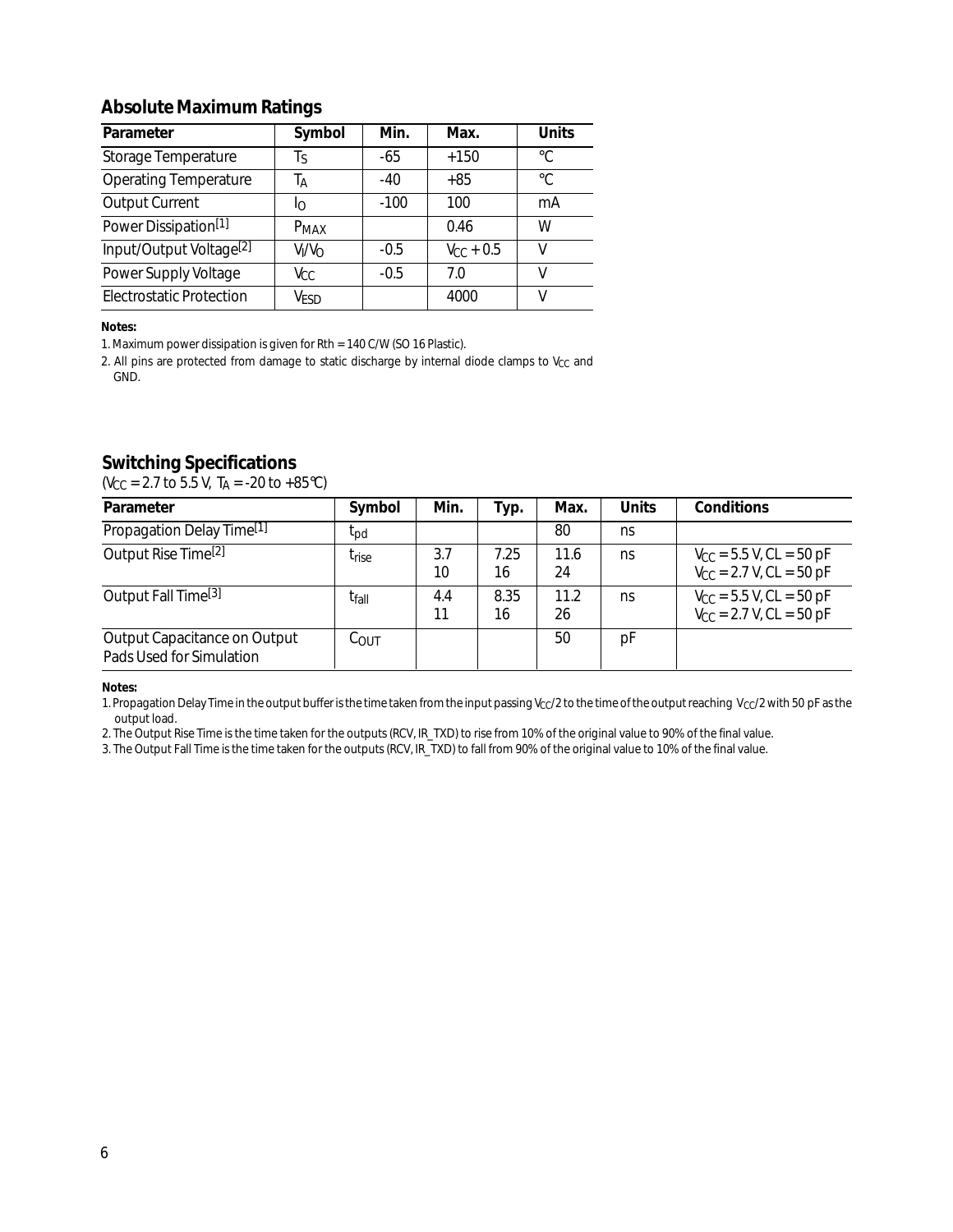## **Recommended Operating Conditions**

 $(V_{CC} = 2.7 \text{ to } 5.5 \text{ V}, T_A = -20 \text{ to } +85^{\circ} \text{C})$ 

| Parameter                                                             | Symbol                  | Min.                             | Typ.                             | Max.                  | <b>Units</b>   | <b>Conditions</b>                               |
|-----------------------------------------------------------------------|-------------------------|----------------------------------|----------------------------------|-----------------------|----------------|-------------------------------------------------|
| <b>Supply Voltage</b>                                                 | V <sub>CC</sub>         | $\overline{2.7}$                 | $\overline{5}$                   | $\overline{5.5}$      | $\overline{V}$ |                                                 |
| Input Voltage                                                         | $\overline{V_1}$        | 0.0                              |                                  | V <sub>CC</sub>       | $\overline{V}$ |                                                 |
| <b>Ambient Temperature</b>                                            | <b>TA</b>               | $-20$                            |                                  | $+85$                 | $\overline{C}$ |                                                 |
| <b>High Level Input Voltage</b>                                       | V <sub>IH</sub>         | $\overline{0.7}$ V <sub>CC</sub> |                                  | V <sub>CC</sub>       | $\overline{V}$ |                                                 |
| Low Level Input Voltage                                               | V <sub>IL</sub>         | $\mathbf 0$                      |                                  | $0.3$ V <sub>CC</sub> | $\mathsf{V}$   |                                                 |
| Output High Voltage                                                   | <b>VOH</b>              | 2.2                              |                                  |                       | $\overline{V}$ | $V_{CC} = 2.7 V$<br>$\text{ioh} = 2 \text{ mA}$ |
| Output Low Voltage                                                    | V <sub>OL</sub>         |                                  |                                  | 0.5                   | $\overline{V}$ | $V_{\text{CC}} = 2.7 \text{ V}$<br>$iol = 2 mA$ |
| Output High Voltage                                                   | <b>VOH</b>              | 4.5                              |                                  |                       | $\mathsf{V}$   | $V_{CC}$ = 5.5 V<br>$\text{ioh} = 2 \text{mA}$  |
| Output Low Voltage                                                    | <b>V<sub>OL</sub></b>   |                                  |                                  | 0.5                   | $\mathsf{V}$   | $V_{CC}$ = 5.5 V<br>$iol = 2 mA$                |
| <b>Static Power Dissipation</b>                                       | PSTAT                   |                                  | 0.44<br>0.11                     | 0.61<br>0.15          | mW<br>mW       | $V_{CC}$ = 5.5 V<br>$V_{CC} = 2.7 V$            |
| <b>Dynamic Power Dissipation</b>                                      | P <sub>DYN</sub>        |                                  | 11<br>5.4                        | 16.5<br>8.1           | mW<br>mW       | $V_{CC}$ = 5.5 V<br>$V_{CC} = 2.7 V$            |
| <b>Static Current Consumption</b>                                     | <b>I</b> STAT           |                                  | 80<br>40                         | 110<br>54             | μA<br>μA       | $V_{CC}$ = 5.5 V<br>$V_{CC} = 2.7 V$            |
| Dynamic Current Consumption                                           | <b>I</b> <sub>DYN</sub> |                                  | $\overline{2}$<br>$\overline{2}$ | 3<br>3                | mA<br>mA       | $V_{CC}$ = 5.5 V<br>$V_{CC} = 2.7 V$            |
| Max Clk Frequency (16XCLK)[1]                                         | f <sub>16</sub> xCLK    |                                  |                                  | $\overline{2}$        | <b>MHz</b>     |                                                 |
| Minimum Pulse Width (IR_TXD)[2]                                       | t <sub>mpw</sub>        | 1630                             |                                  |                       | ns             |                                                 |
| Pulse Width on Monoshot<br>(IR_TXD and IR_RCV)                        | t <sub>mpw</sub>        | 1630                             | 1710                             | 1730                  | ns             |                                                 |
| Value of Pulldown Resistor Used on<br>POWERDOWN & PULSEMOD Input Pins | R <sub>DWN</sub>        | 114                              | 152                              | 256                   | $K\Omega$      |                                                 |
| Trigger Low Level Input Voltage<br>(For /NRST Input Pin)              | <b>VIL_TRIG</b>         | 0.7<br>1.9                       | 0.8<br>1.95                      | 0.9<br>2.00           | $\overline{V}$ | $V_{CC} = 2.7 V$<br>$V_{CC}$ = 5.5 V            |
| Trigger High Level Input Voltage<br>(For /NRST Input Pin)             | <b>VIH_TRIG</b>         | 1.7<br>3.25                      | 1.85<br>3.4                      | 1.9<br>3.60           | $\overline{V}$ | $V_{CC} = 2.7 V$<br>$V_{CC}$ = 5.5 V            |

**Notes:**

1. IrDA Parameters. The Max Clk Frequency represents the maximum clock frequency to drive the HSDL-7001's internal state machine. Under normal circumstances, the clock input should not exceed 16\* 115.2 Kbps or 1.8432 MHz. This product can operate at higher clock rates, but the above is the recommended rate.

2. The Minimum Pulse Width (t<sub>mpw</sub>) represents the minimum pulse width of the encoded IR\_TXD pulse (and the IR\_RCV pulse). As per the IrDA specifications, the minimum pulse width of the IR\_TXD and IR\_RCV pulses should be 3\*(1/1.8432 MHz) or 1.63 µs.